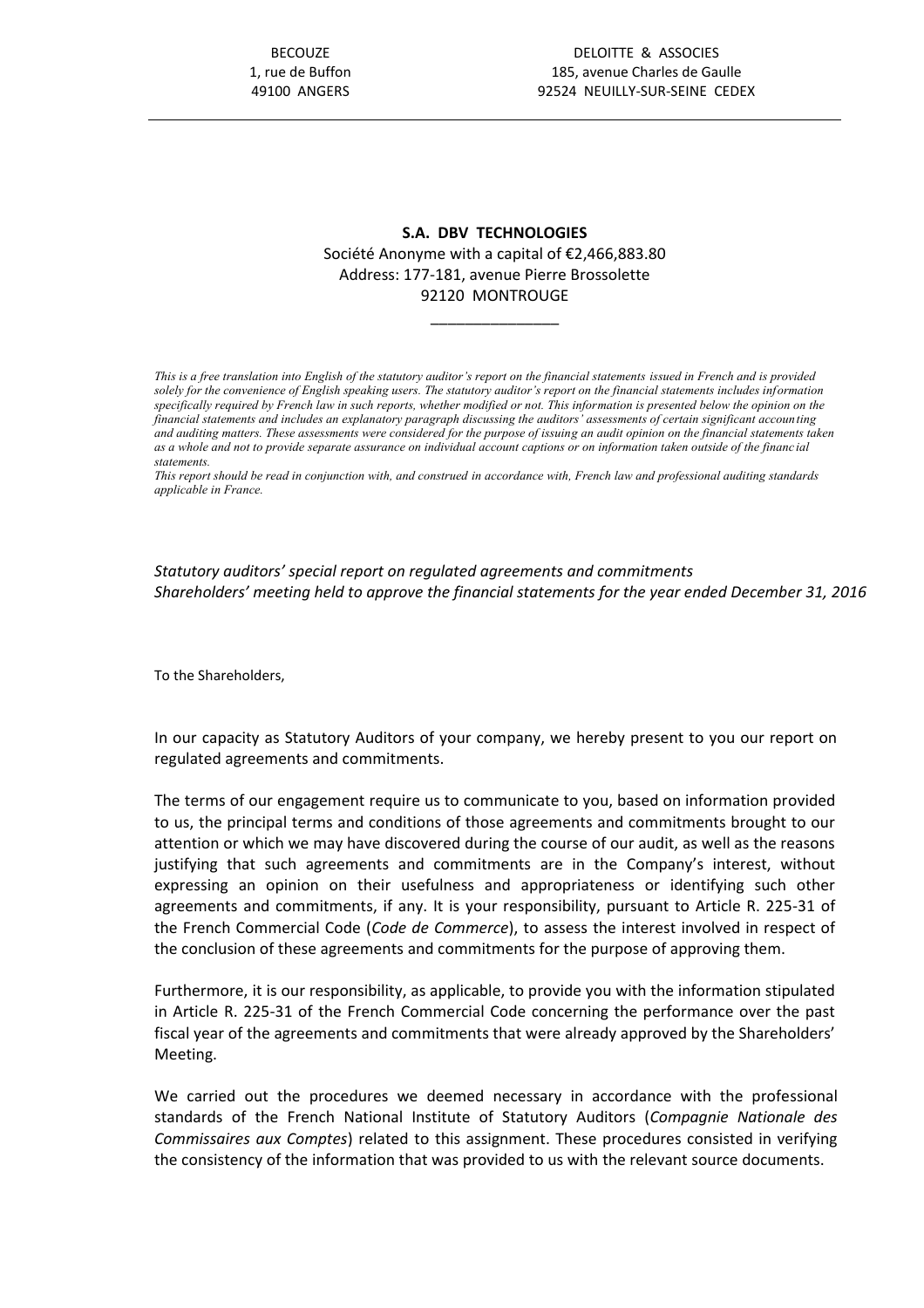### **1 - AGREEMENTS AND COMMITMENTS SUBMITTED FOR APPROVAL BY THE GENERAL MEETING**

#### **1-1 Agreements and commitments authorized during the past fiscal year**

In accordance with Article L. 225-40 of the French Commercial Code, we have been advised of the following agreements and commitments previously authorized by your Board of Directors.

### **1-1-1 Nature and purpose: amendment of the employment contract of the Deputy CEO**

Terms and conditions: your Company signed the amendments to the employment contract of Mr. David Schilansky in order to modify the fixed and variable components of his compensation:

In respect of fiscal 2016:

- Fixed compensation of €253,575,
- Variable compensation of  $£152,145$ , the allocation of which was subject to the performance requirements defined by your Board of Directors.

In respect of fiscal 2017:

- Fixed compensation of €284,004,
- Variable compensation of  $£142,002$ , the allocation of which shall be subject to the performance requirements defined by your Board of Directors.

Reason justifying that such agreement is in the Company's interest: this agreement offers the Deputy CEO an attractive compensation package so as to promote the development of S.A. DBV TECHNOLOGIES.

*(Agreement authorized by your Board of Directors' meetings of December 9, 2016)*

### **1-1-2 Nature and purpose: services contract with Mr. Dan SOLAND, Director of the Company**

Terms and conditions: your Company signed a services contract with Mr. Dan SOLAND regarding advice on business strategy four half-day sessions a year with Company's management, for a total amount of €45,000.

Reason justifying that such contract is in the Company's interest: This contract allows the company, in the context of its commercial deployment in the United States, to benefit of advice and expertise of Mr. Dan SOLAND.

*(Agreement authorized by your Board of Directors' meetings of December 9, 2016)*

### **1-2 Agreements and commitments authorized after the year-end**

We have been advised of the following agreements and commitments authorized after the year end, previously authorized by the Board of Directors.

### **Nature and purpose: amendment of the employment contract of the Deputy CEO**

Person involved: Mr. Laurent MARTIN, Deputy CEO of DBV TECHNOLOGIES